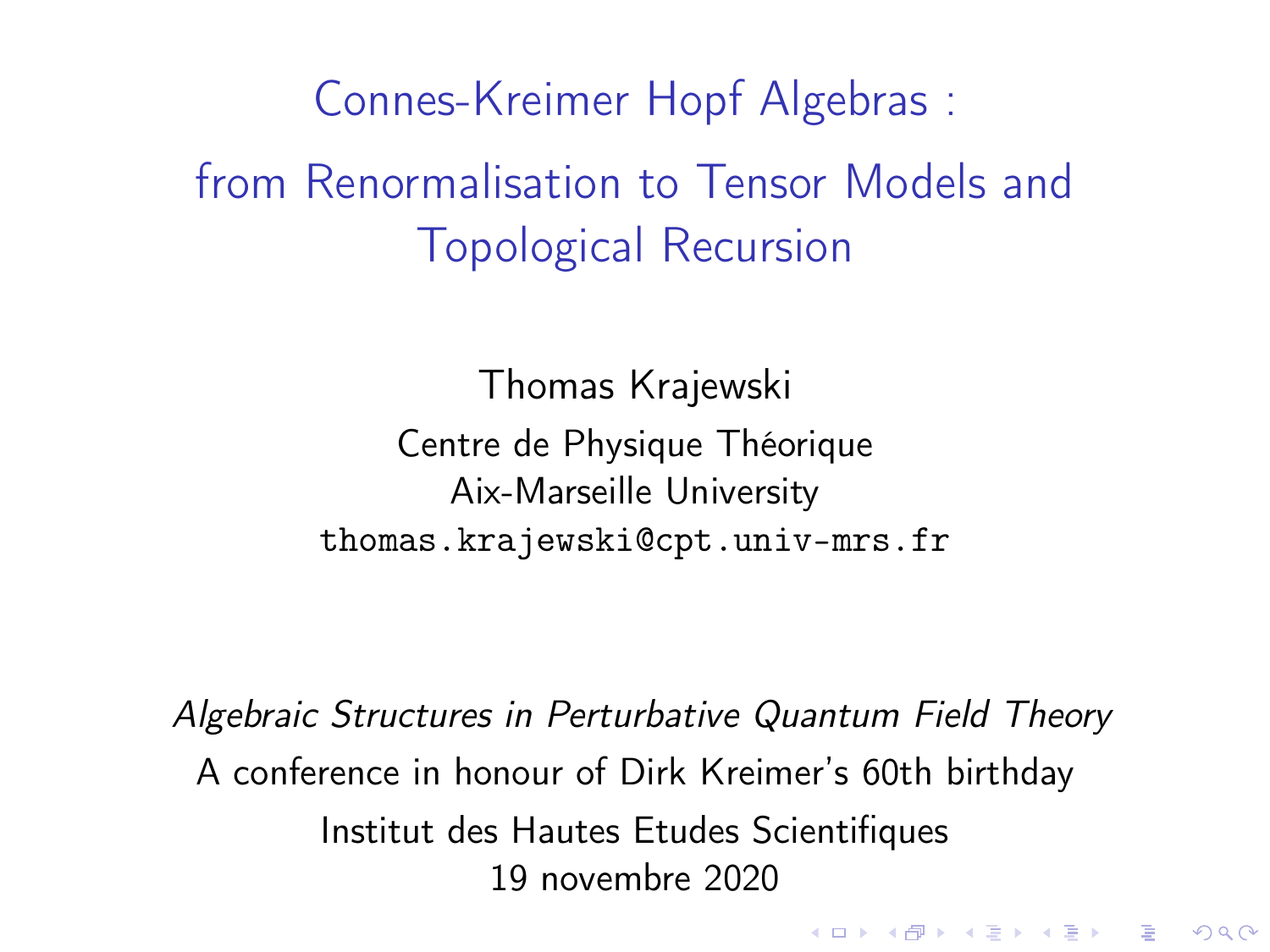# Summary

The Connes-Kreimer Hopf algebras of graphs have multiple aspects :

- combinatorial : formal power series indexed by graphs with substitution of one graph into an other
- group theoretical : group of characters and associated Lie algebra
- analytic : Birkhoff type factorisations

Summary of the talk :

- Hopf algebras of trees and graphs
- Virasoro type constraints for random tensors
- Kontsevich-Soibelman approach to topological recursion

Other occurrences : Polchinski's exact renormalisation (see [arxiv](https://arxiv.org/abd/0806.4309.pdf) [0806.4309](https://arxiv.org/abd/0806.4309.pdf)), multiscale renormalisation (see [arxiv 1211.4429](https://arxiv.org/abs/1211.4429)), graph polynomials (see [arxiv 1508.00814](https://arxiv.org/abs/1508.00814)), ...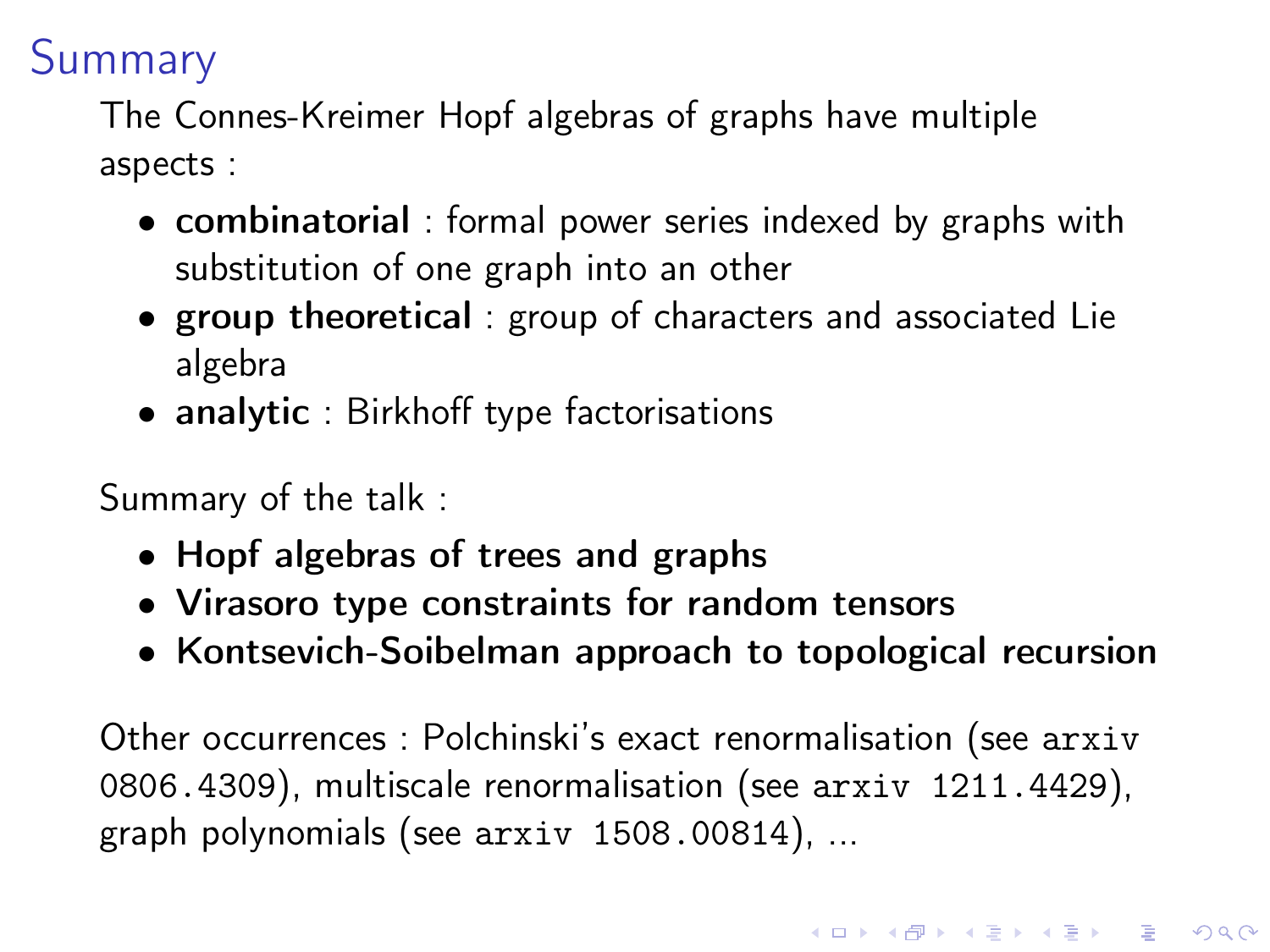# Coproduct on graphs

 $\mathcal{H}_G$  free commutative algebra generated by some class of connected (irreducible) graphs with coproduct

$$
\Delta\gamma = \gamma \otimes 1 + 1 \otimes \gamma + \sum_{\substack{\gamma_1,\ldots,\gamma_n \\ \text{disjoint proper connected subgraphs}}} (\gamma_1\cdots\gamma_n) \otimes \gamma/(\gamma_1\cdots\gamma_n) \ \ (1)
$$

Contracted graph obtained by contracting in  $\gamma$  all subgraphs  $\gamma_1, \ldots, \gamma_n$  to vertices, consistent if created type of vertex already present.

$$
\Delta(\mathbf{A}) = \mathbf{A} \otimes 1 + 1 \otimes \mathbf{A} \otimes \mathbf{A}
$$
 (2)  
+2  $\mathbf{A} \otimes \mathbf{A} \otimes \mathbf{A} + (\mathbf{A})^2 \otimes \mathbf{A}$ 

Hierarchy of subgraphs captured by a tree

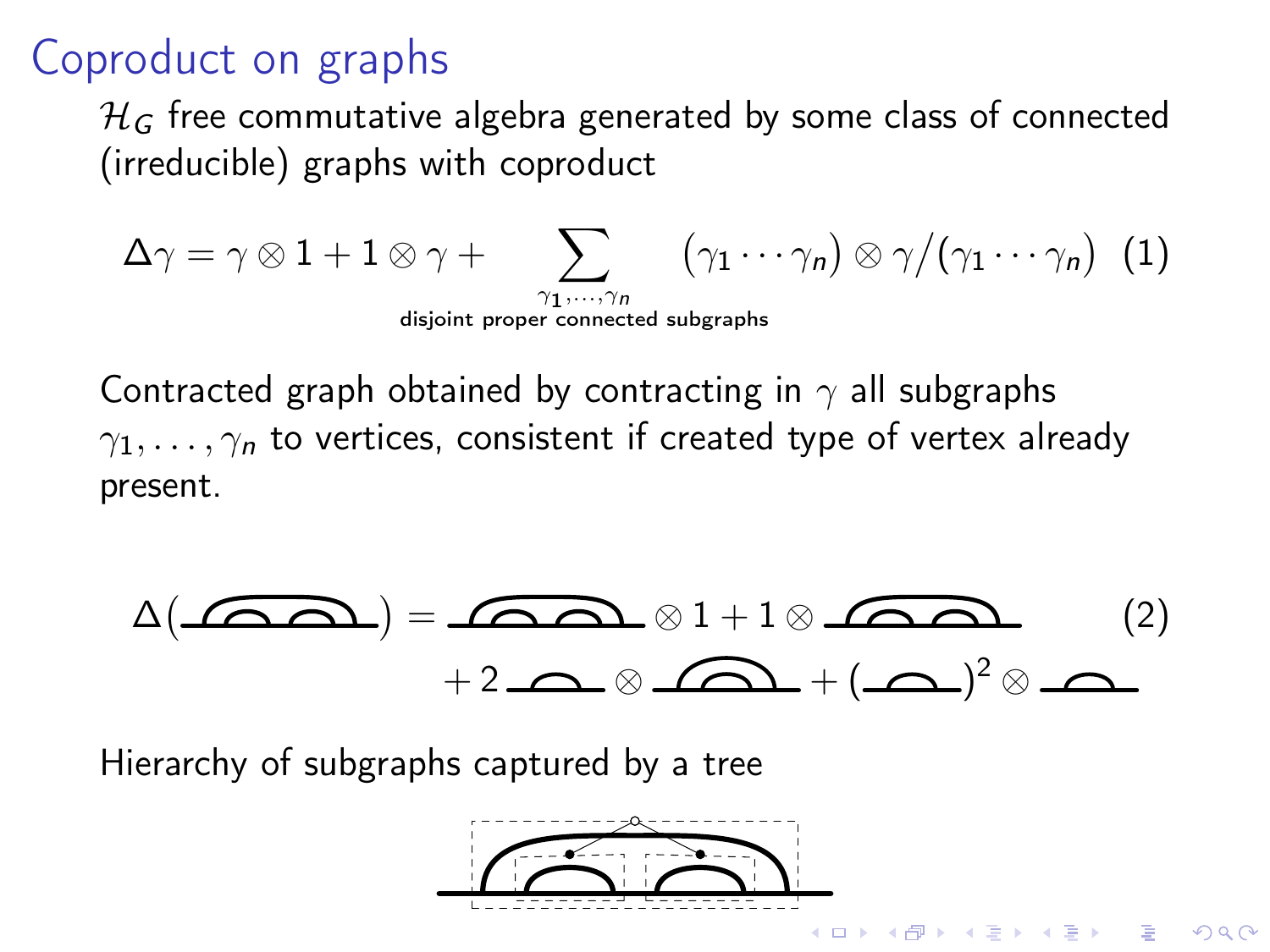## Coproduct on trees

 $H<sub>T</sub>$  free commutative algebra generated by rooted tres with coproduct

$$
\Delta T = T \otimes 1 + 1 \otimes T + \sum_{\text{admissible cut}} P^{c}(T) \otimes R^{c}(T) \qquad (3)
$$

Admissible cut : remove edges such that each path from the root to any leaf sees only one removed edge  $\rightarrow$  remaining part  $R^c(\mathcal{T})$ (containing the root) and pruned part  $P^c(T)$  (possibly disconnected).

$$
\Delta\left(\bigwedge_{i=1}^{q}\right)=\bigwedge_{i=1}^{q}\otimes 1+1\otimes\bigwedge_{i=1}^{q}+2\circ\otimes\bigwedge_{i=1}^{q}+(\circ)^{2}\otimes\bigwedge_{i=1}^{q}+\bigwedge_{i=1}^{q}\otimes\circ\quad(4)
$$

Ubiquity of rooted tree explained by universal property based on gathering trees along the root to get a new tree.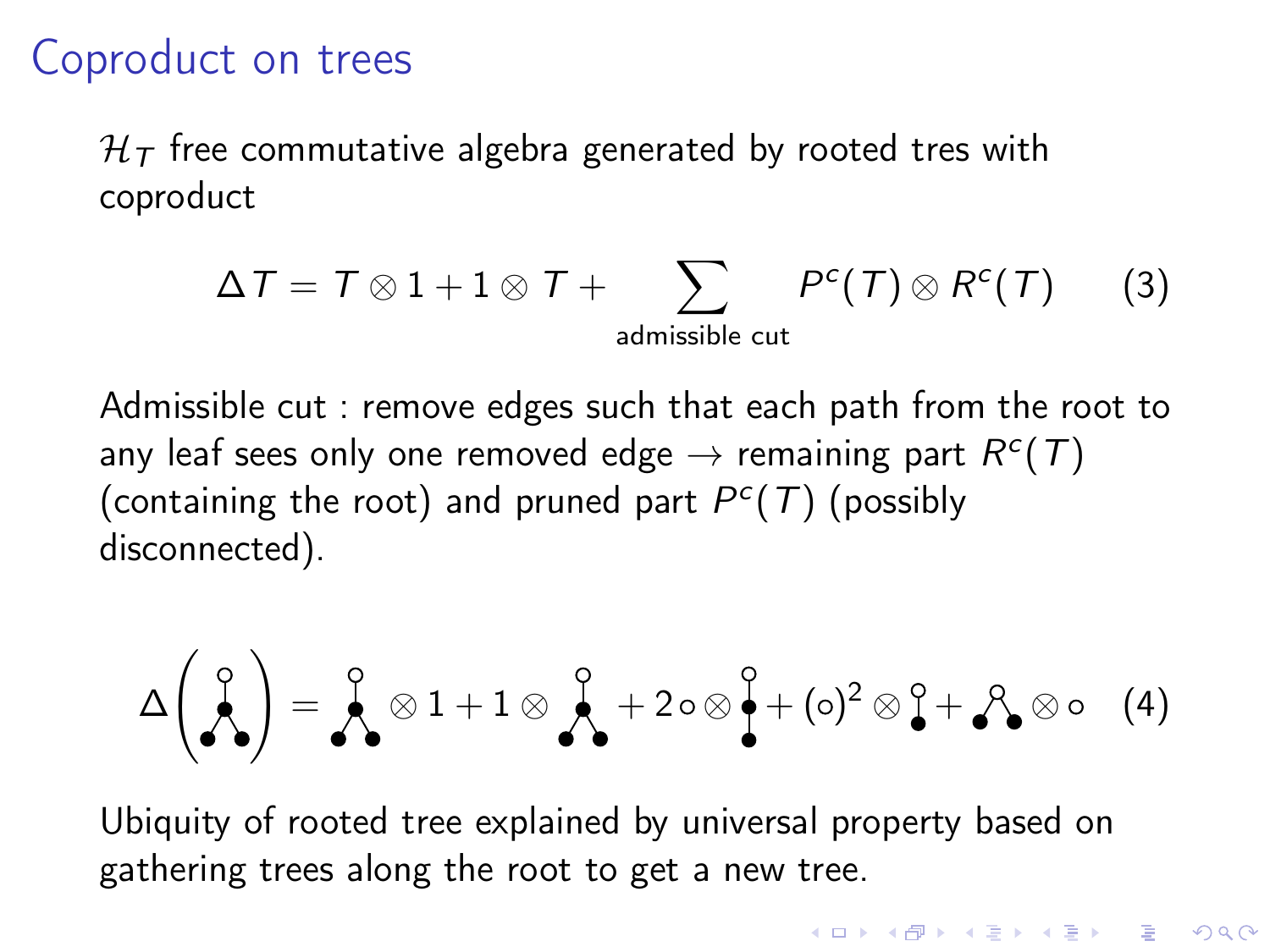Commutative graded Hopf algebra and group of characters

A commutative graded bigebra  $\mathcal{H} = \oplus \mathcal{H}_n$  (with  $\mathcal{H}_0 = \mathbb{C}$  and counit  $\epsilon(x) = 0$  unless  $x \in \mathcal{H}_0$ )

$$
\mathcal{H}_m \cdot \mathcal{H}_n \subset \mathcal{H}_{m+n}, \qquad \Delta \mathcal{H}_n \subset \bigoplus_{p+q=n} \mathcal{H}_p \otimes \mathcal{H}_q \qquad (5)
$$

is a Hopf algebra with antipode S defined by recursion.

 $\mathcal{H}_G$  (with # edges or # cycles) and  $\mathcal{H}_T$  (with # vertices) are commutative and graded

Characters  $\alpha$  (algebra morphisms  $\mathcal{H} \rightarrow$  commutative ring,  $\alpha(\gamma\gamma')=\alpha(\gamma)\alpha(\gamma')$ ) form a group  $G$  for the convolution product

$$
\alpha * \beta = m \circ (\alpha \otimes \beta) \circ \Delta \tag{6}
$$

with identity = counit and inverse  $\alpha^{-1}=\alpha\circ S.$ 

Infinitesimal characters  $(\delta(\gamma\gamma')=\delta(\gamma)\epsilon(\gamma')+\epsilon(\gamma)\delta(\gamma'))$  define the Lie algebra of G,  $\alpha = \exp_* \delta$ .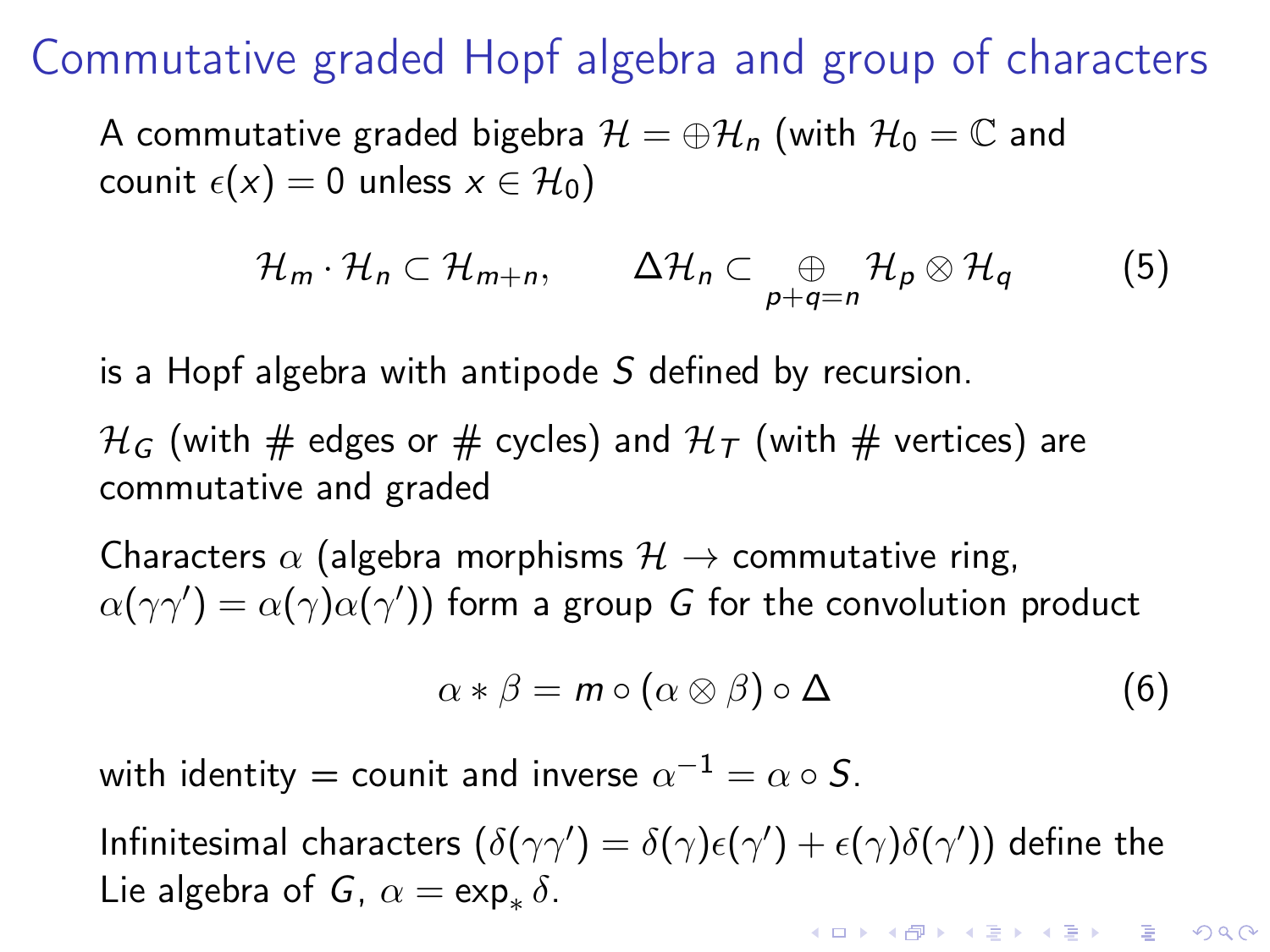## <span id="page-5-0"></span>Renormalisation and characters of  $\mathcal{H}_G$

Perturbative expansion of correlation functions on Feynman graphs

$$
\frac{\int [D\phi]\phi(x_1)\cdots\phi(x_n)\exp -S[\phi]}{\int [D\phi]\exp -S[\phi]}=\sum_{\gamma \text{ Feynman graph }\atop{\text{with } n \text{ external legs}}} \mathcal{A}_\gamma(x_1,\ldots,x_n)
$$

(7)

Dimensional regularisation :  $A_{\gamma}(x_1,\ldots,x_n)$  evaluated in complex dimension with poles in deviation z from physical dimension.  $\Rightarrow$  divergences canceled by counterterms  $S[\phi] \rightarrow S[\phi] + S_{CT}[\phi]$ 

Theorem (Connes & Kreimer, [hep-th/9912092](https://arxiv.org/abs/hep-th/9912092))

$$
\phi_+ = \phi_- * \phi \quad \text{or equivalently} \quad \overbrace{\phi}^{\mathbb{C}[z,z^{-1}]} = \overbrace{(\phi_-)^{-1}}^{\mathbb{C}[z^{-1}]} * \overbrace{\phi_+}^{\mathbb{C}[z]} \quad (8)
$$

- $\phi(\gamma)$  regularised amplitude (Laurent series) of  $A_{\gamma}$
- $\phi_-(\gamma)$  couterterterm (pole part) for graph  $\gamma$
- $\bullet$   $\phi_+(\gamma)$  renormalised amplitude (finite) of  $A_\gamma$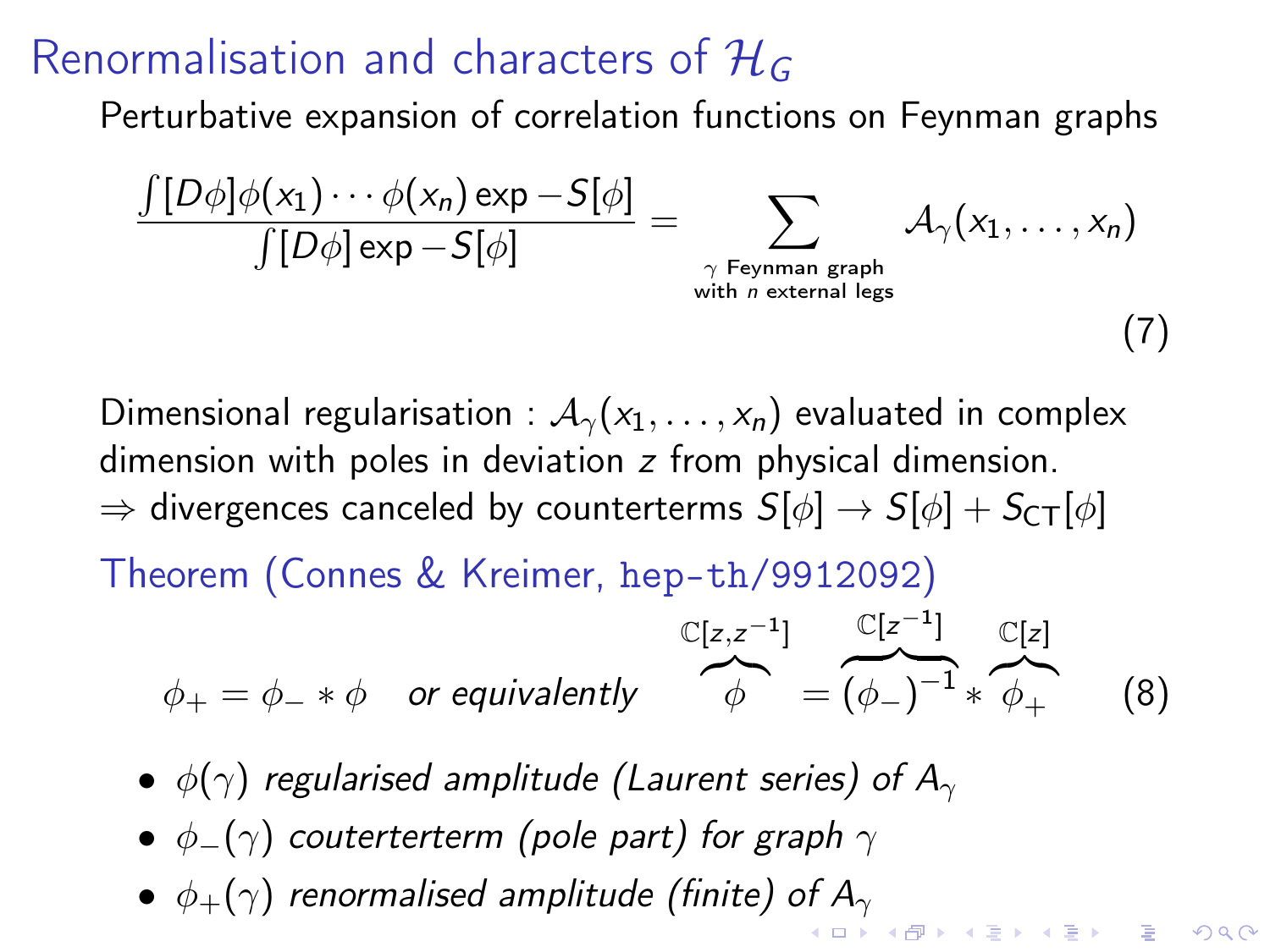#### <span id="page-6-0"></span>Butcher's B-series and rooted trees

Non linear operator  $X$  raised to the power of the tree

$$
X^{T}(x) = \frac{1}{\# \text{Aut}(T)} \times \left( \text{differentials of } X \text{ at } x
$$
  
Example : (9)

$$
X^{\lambda} = \frac{1}{2}X^{'}[X^{''}[X,X]] = \frac{1}{2} \frac{\partial X^{i}}{\partial x^{i}} \frac{\partial^{2} X^{j}}{\partial x^{k} \partial x^{l}} X^{k} X^{l} \quad (10)
$$

Composition law :

$$
\left(\sum_{T} \alpha(T) X^{T}\right) \circ \left(\sum_{T} \beta(T) X^{T}\right) = \left(\sum_{T} \beta * \alpha(T) X^{T}\right) \quad (11)
$$

Geometric series :

$$
x = x_0 + X(x)
$$
  $\Rightarrow$   $x = [1 - X]^{-1}(x) = \sum_{T} X^{T}(x)$  (12)

Initial motivation : composition of Runge-K[utt](#page-5-0)[a](#page-7-0) [m](#page-5-0)[et](#page-6-0)[ho](#page-7-0)[ds](#page-0-0)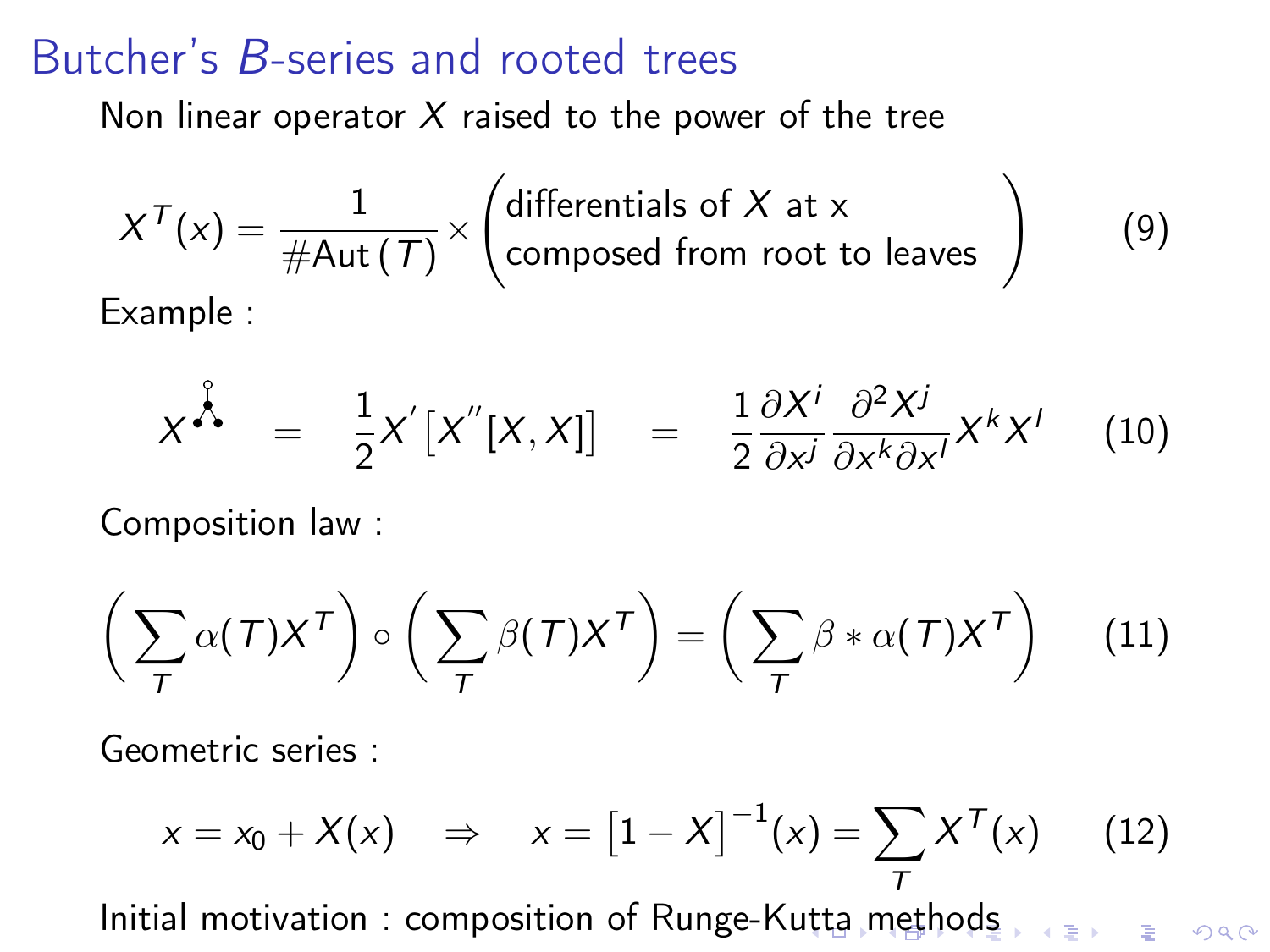## <span id="page-7-0"></span>Random tensors

Natural generalisation of random matrices  $M_{ij} \rightarrow T_{ijk...}$  (rank r indices taking values  $i = 1, \ldots, N$ )

$$
\langle \mathcal{O}(\mathcal{T}) \rangle = \frac{\int d\mathcal{T} \exp -V_N(\mathcal{T}) \mathcal{O}(\mathcal{T})}{\int d\mathcal{T} \exp -V_N(\mathcal{T})}
$$
(13)

Applications :

• Sum over random D-dimensional triangulations ( $T=(D-1)$ ) simplex).

$$
\int_{\substack{\text{rank }D\\ \text{random tensor}}} dT \exp{-V_N(T)} = \sum_{\substack{\mathcal{T}\\ \mathcal{D}\text{-dimensional triangulations}}} \mathcal{A}_{\mathcal{T}} \quad (14)
$$

• random coupling constant for a N-vector model

$$
\langle \exp{-J_{i_1,\ldots,i_r}\phi_{i_1}\cdots\phi_{i_r}} \rangle_J \tag{15}
$$

• Sachdev-Ye-Kitaev model without disorder (same large N limit)**A O A Y A P A P A P A SHOP**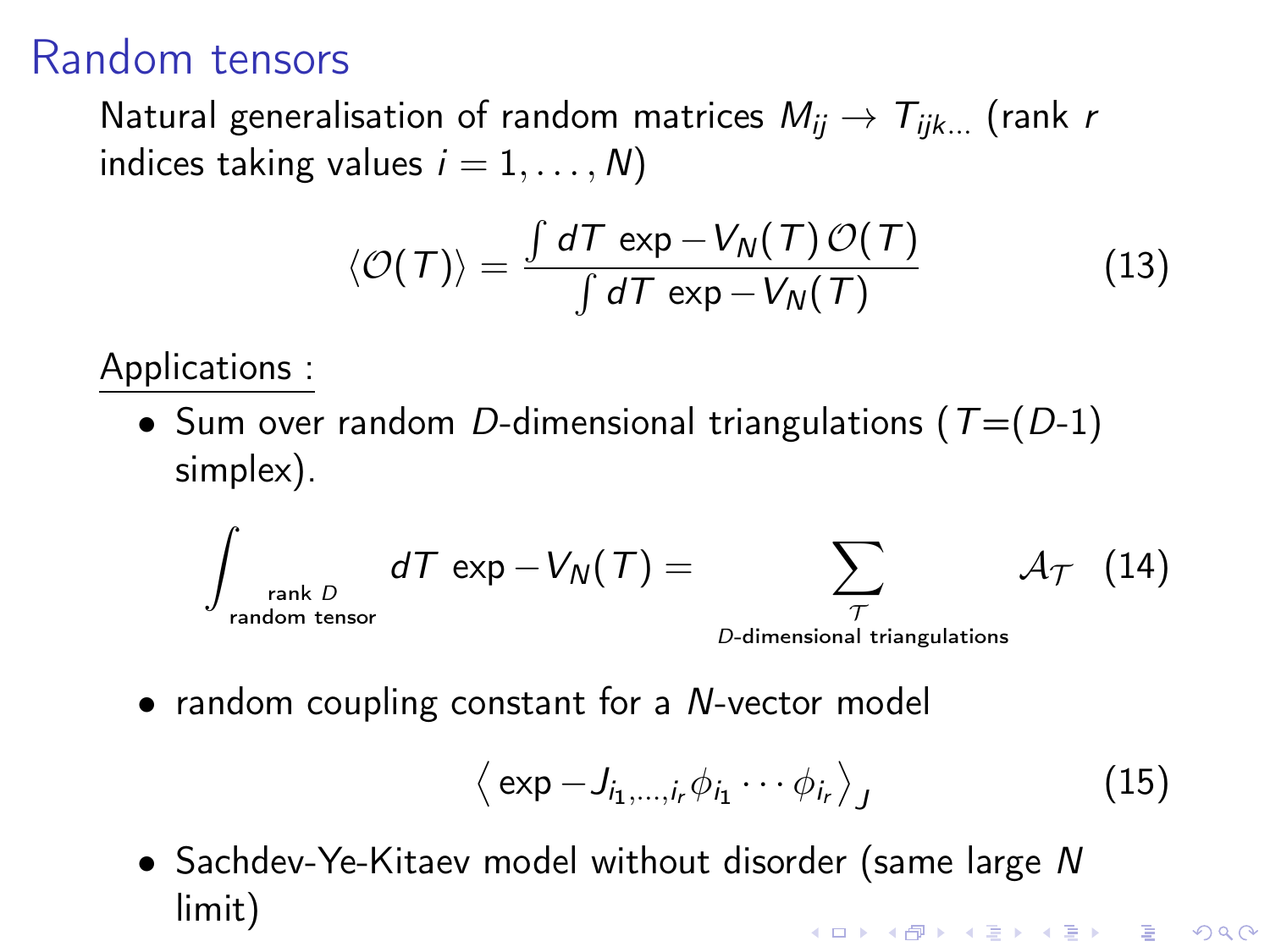### Invariant interactions

 $T_{iik...}$  real or complex with possible index symmetries with potential invariant under  $O(N)$  or  $U(N)$  transformations

$$
T_{ijk...} \longrightarrow T'_{ijk...} = O_i{}^{i'} O_j{}^{j'} O_k{}^{k'} \cdots T_{i'j'k'...}
$$
 (16)

$$
V_N(\mathcal{T}) = \frac{N^{r-1}}{2t}\mathcal{T}^2 + \sum_{\gamma \text{ valence } D \text{ graph}} \frac{x_\gamma N^{s_\gamma}}{\#\text{Aut }\gamma}(\mathcal{T}\cdots \mathcal{T})_{\gamma} \qquad (17)
$$

with

- $(T \cdots T)$ <sub>γ</sub> invariant polynomial in components of  $T_{iik...}$ obtained by assigning tensors to vertices and contract indices along the edges.
- $x<sub>γ</sub>$  coupling constant, also used to generate expectation values by derivation
- $s<sub>y</sub>$  scaling power in N chosen so that a large N limit exists, in many cases  $s_\gamma = r - 1$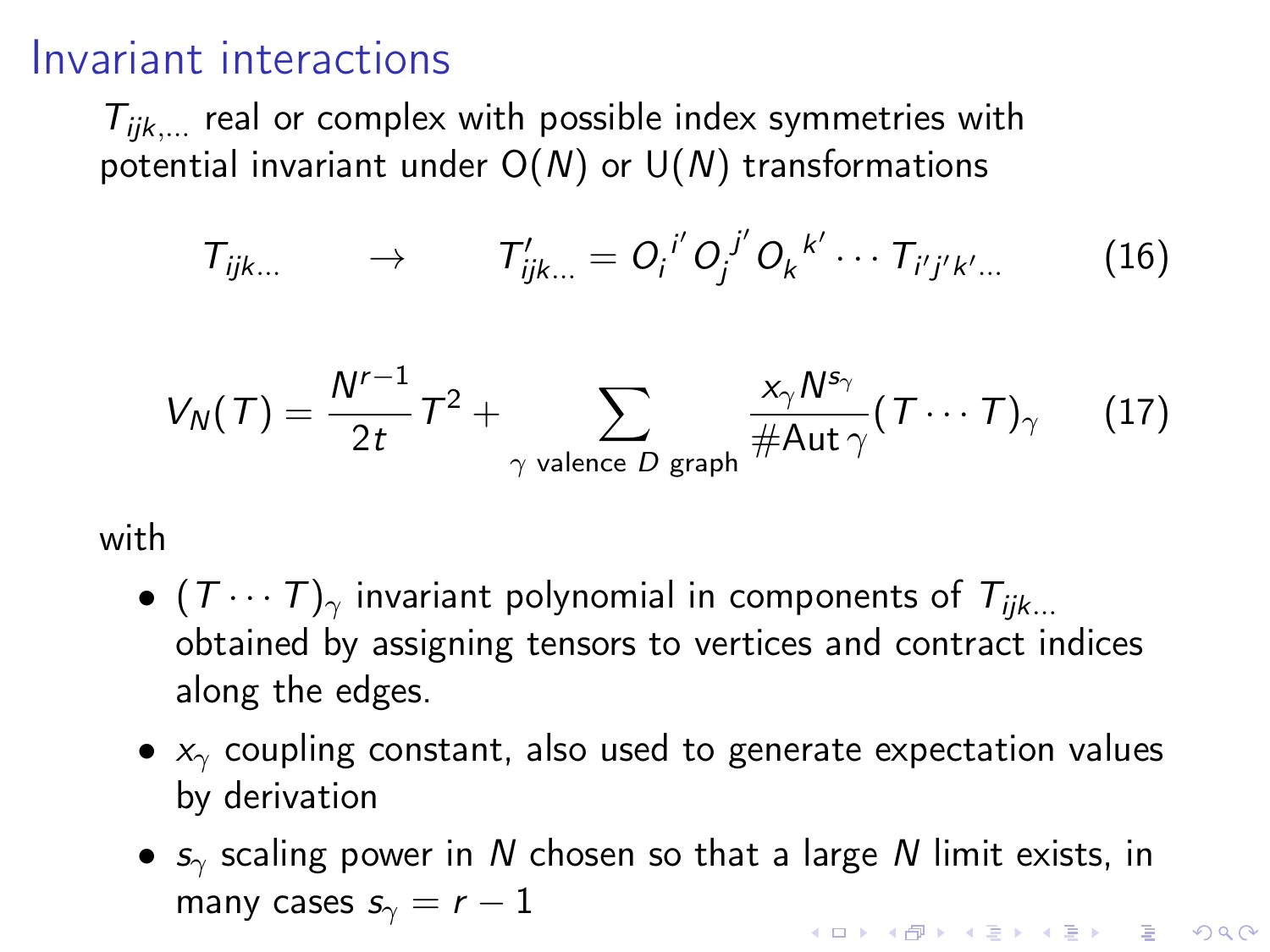## <span id="page-9-0"></span>Examples of invariant interactions

• Dipole (scaling  $N^2$ )

$$
(T\cdots T)_{\gamma} = \sum_{1\leq i,j,k\leq N} T_{ijk} T_{ijk}
$$

• Quartic melon (scaling  $N^2$ )

$$
(T \cdots T)_{\gamma} = \sum_{1 \leq i,j,k,l,m,n \leq N} T_{ijk} T_{ijl} T_{mnk} T_{mnl}
$$

• Tetrahedron (scaling  $N^{5/2}$ )

$$
(\mathit{T} \cdots \mathit{T})_{\gamma} = \sum_{1 \leq i,j,k,l,m,n \leq N} \mathit{T}_{ijk} \mathit{T}_{klm} \mathit{T}_{mjn} \mathit{T}_{nli}
$$

• Trace for a random matrix (scaling N)

$$
\text{tr } M^n = \sum_{1 \leq i_1, \dots, i_n \leq N} \quad M_{i_1 i_2} \cdots M_{i_{n-1} i_n} M_{i_n i_1}
$$

**KORKA REPARATION ADD**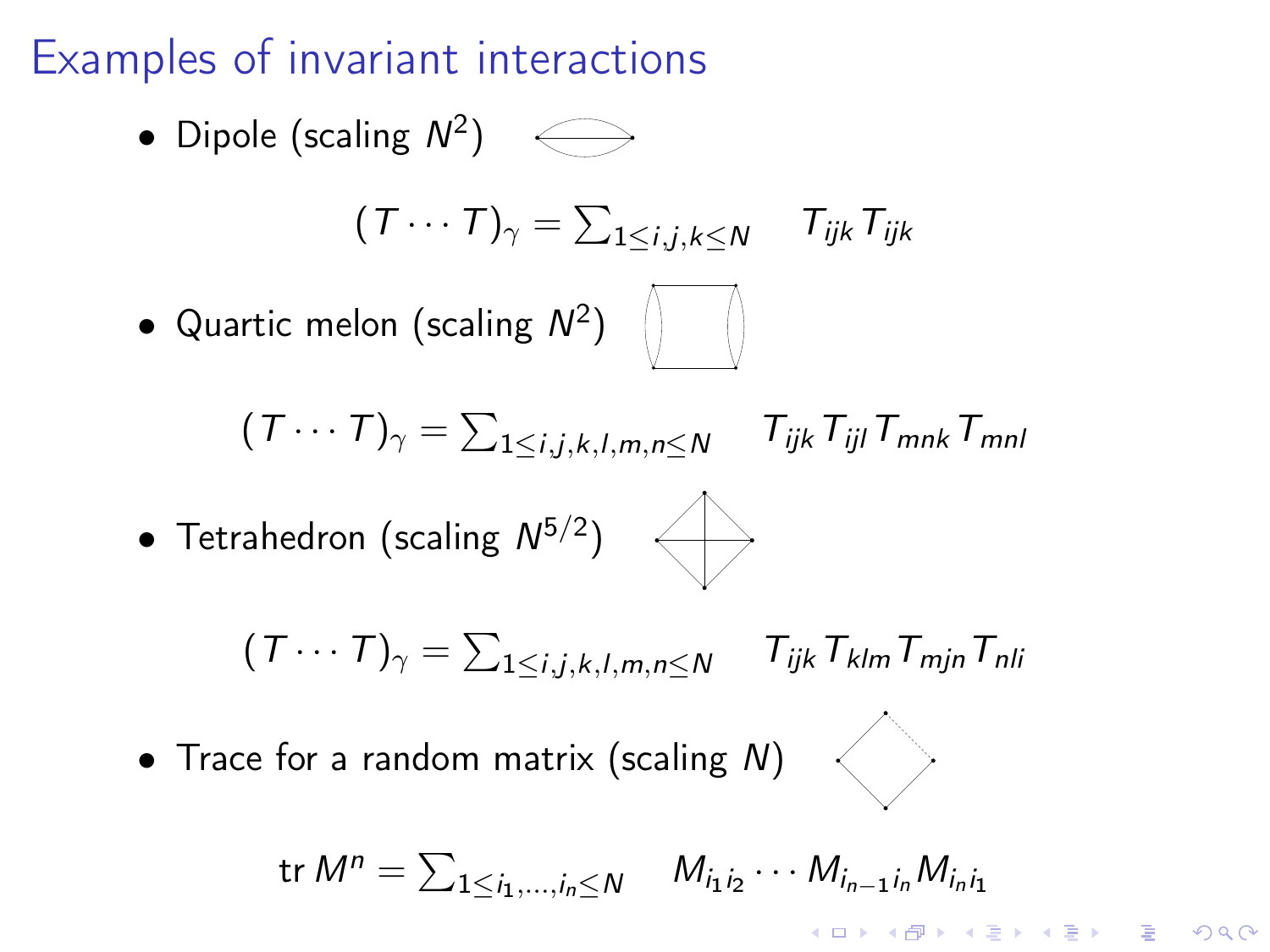## Complex non symmetric tensors

Complex tensors without any index permutational symmetry Graph invariants : black and white T and  $\overline{T}$  distinguished by black and white vertices, edges join only black and white (quadratic  $\overline{T}T$ ) vertices with label  $1, 2, \ldots$ , r each vertex (place of index)

Theorem (Bonzom, Gurau & Rivasseau [arxiv 1202.3637](https://arxiv.org/abs/1202.3637))

$$
\lim_{N\to+\infty}\frac{1}{N}\frac{\int d\overline{T}d\overline{T}(T\cdots T)_{\gamma}\exp\left\{-N^{r-1}V(\overline{T},T)\right\}}{\int d\overline{T}d\overline{T}\exp\left\{-N^{r-1}V(\overline{T},T)\right\}}\qquad \text{finite (18)}
$$

with graph  $\gamma$  and all graphs in V connected

Limit dominated by melonic graphs : for each vertex v there is a conjugate vertex  $\overline{v}$  such that removing v and  $\overline{v}$  leads to exactly r connected components



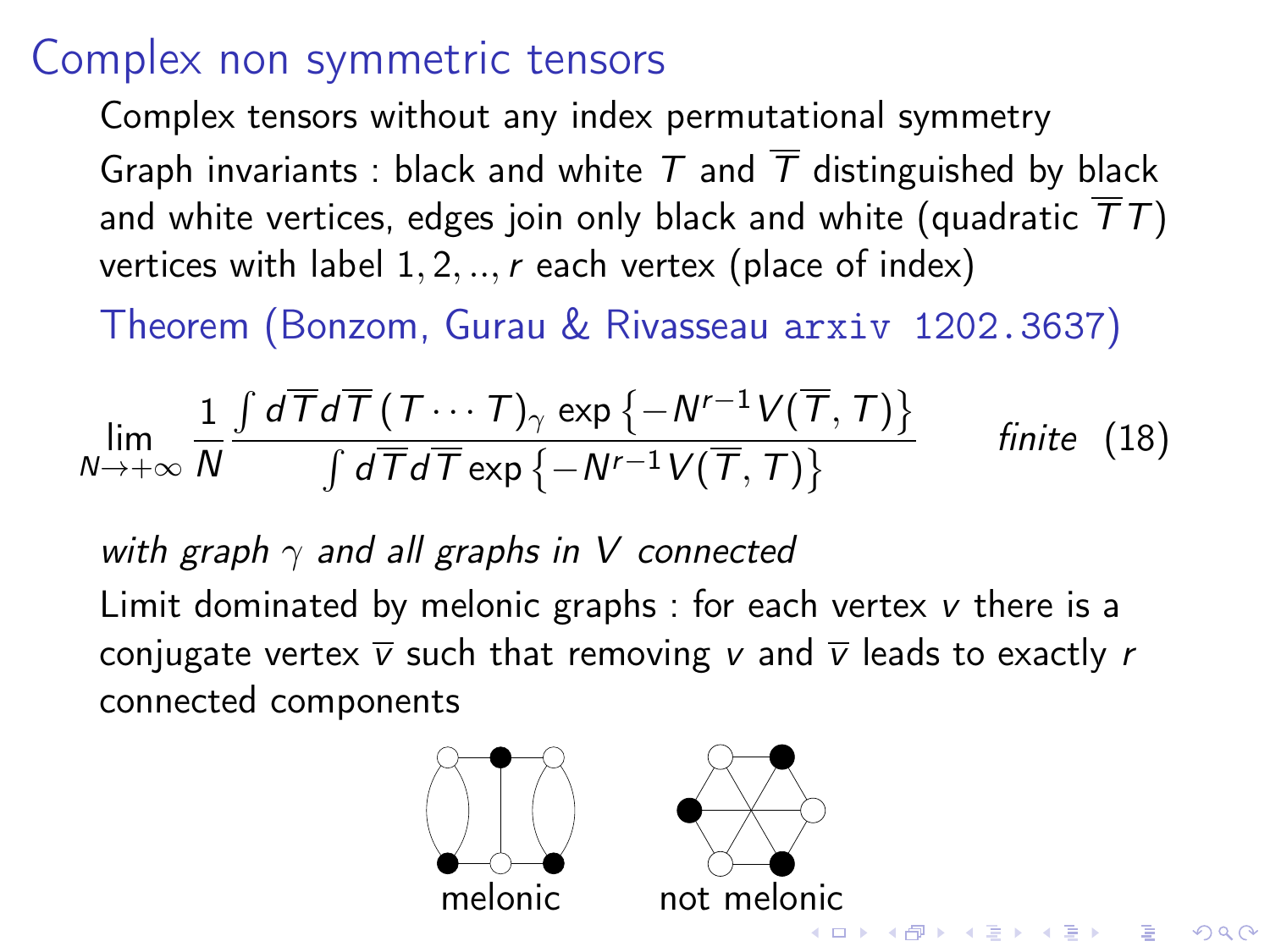## Change of variable in the partition function

Infinitesimal change of variable in the partition function integral

$$
T \to T' = T + \epsilon \underbrace{(T \cdots T)_{\gamma \smallsetminus \nu}}_{\delta T}
$$
 (19)

with  $\gamma \setminus v$  obtained by removing vertex v (r external legs)



Invariance of the partition function :

 $0 = \delta Z = \int dT \Biggl\{ {\rm Tr} \frac{\partial (\delta T)}{\partial T} - ~ ~ \frac{\partial V_N(T)}{\partial T} \Biggr\}$  $\left\{\frac{\partial \mathcal{L}}{\partial \mathcal{T}}\delta \mathcal{T}\right\} \exp\left\{-V_{\mathcal{N}}(\mathcal{T})\right\}$ Jacobian variation of integrand (20) $000$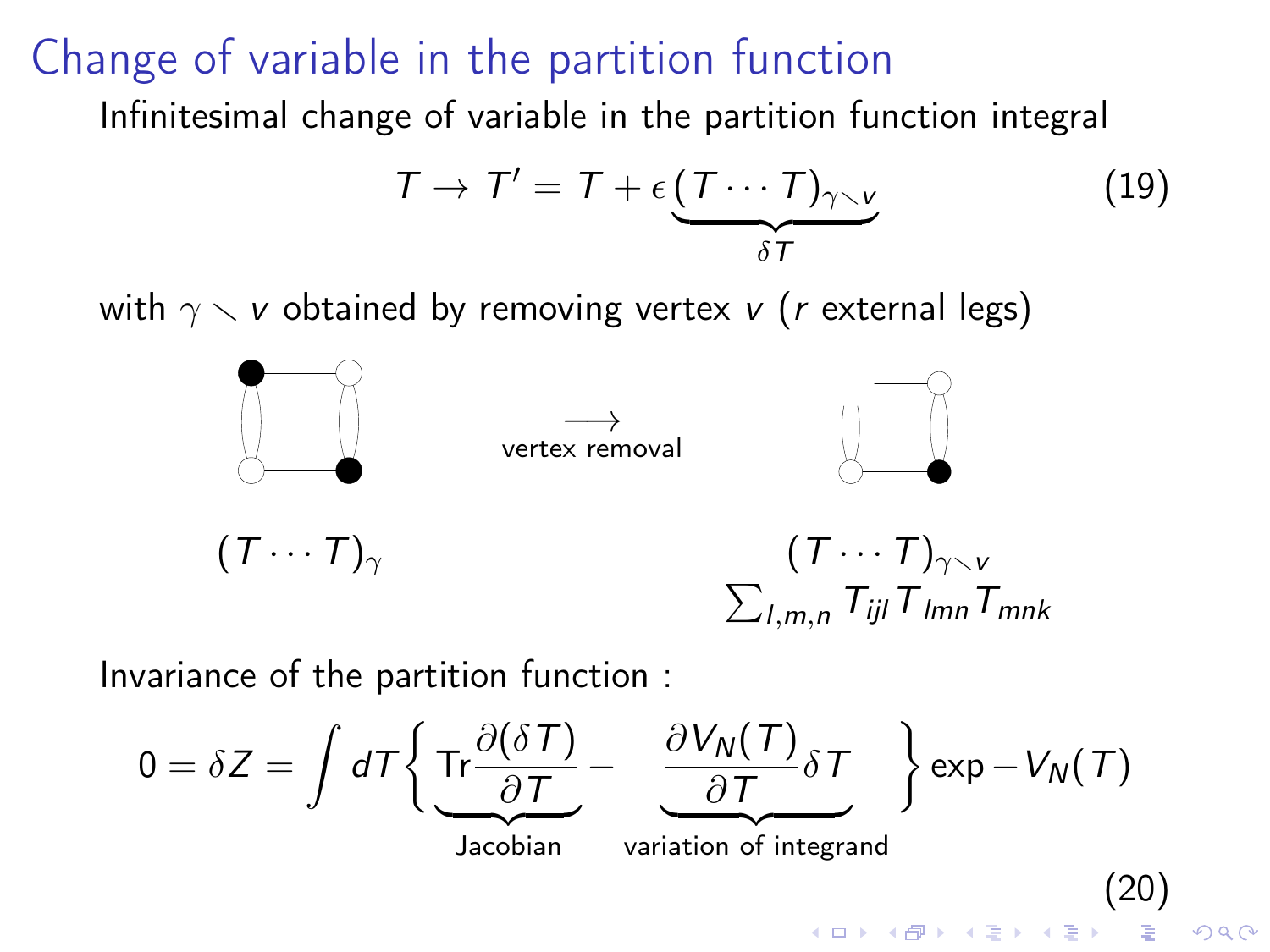### Insertion and contraction

• potential : insert  $\gamma \setminus v$  at vertices of graphs in  $V_N(T)$ 

$$
\frac{\partial (T \cdots T)_{\gamma'}}{\partial T} (T \cdots T)_{\gamma \setminus \nu}
$$
 (21)

 $\bullet$  Jacobian : remove an other vertex  ${\mathsf v}'$  in  $\gamma$  (derivative) and contract pairs of half-edges between  $v$  and  $v'$  (trace).

$$
\frac{\partial(\delta T)}{\partial T} = (T \cdots T)_{\gamma/w'} \tag{22}
$$
\n
$$
\overrightarrow{\text{remove}}
$$
\n
$$
\overrightarrow{\text{remove}}
$$
\n
$$
\overrightarrow{\text{contract}}
$$
\n
$$
\overrightarrow{\text{contract}}
$$
\n
$$
\overrightarrow{\text{contract}}
$$
\n
$$
\overrightarrow{\text{contract}}
$$
\n
$$
\overrightarrow{\text{contract}}
$$
\n
$$
\overrightarrow{\text{contract}}
$$
\n
$$
\overrightarrow{\text{convariant}}
$$

K ロ ▶ K 레 ▶ K 레 ▶ K 레 ≯ K 게 회 게 이 및 사 이 의 O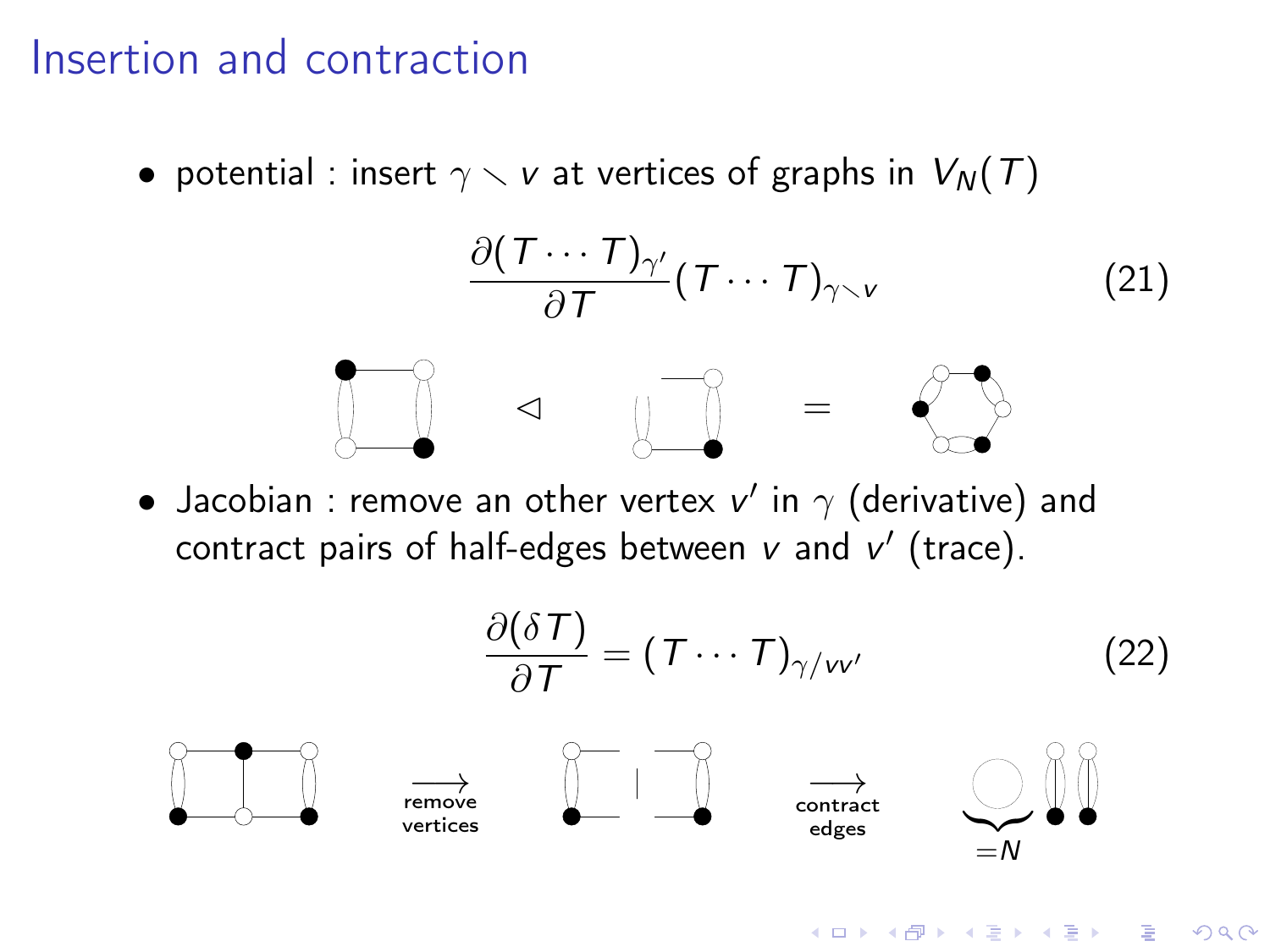#### <span id="page-13-0"></span>Virasoro type constraints for random tensors

Tensor model partition function obey the constraints

$$
L_{\gamma}Z=0\tag{23}
$$

with linear differential operator of order at most  $r =$  rank of tensor

$$
L_{\gamma} = -\frac{\partial}{\partial x_{\gamma}} + t \prod_{\substack{\gamma_{j} \\ \text{connected components of } \gamma/\nu' \\}} \frac{\partial}{\partial x_{\gamma_{j}}} + t \sum_{\substack{\gamma' \\ \nu' \text{vertex of } \gamma' \\ \nu' \text{vertex of } \gamma'}} x_{\gamma'} \frac{\partial}{\partial x_{\gamma' \prec_{\nu'} (\gamma \prec \nu')}} \quad (24)
$$

Correct scaling in N recovered by  $t \to \frac{t}{N^{r-1}}$  and  $x_\gamma \to N^{s_\gamma} x_\gamma$  $\Rightarrow$  leading order contribution for melonic graphs

Representation of the Lie algebra of infinitesimal characters

$$
\left[\sum_{\gamma}\delta(\gamma)L_{\gamma},\sum_{\gamma}\delta'(\gamma)L_{\gamma}\right]=\sum_{\gamma}[\delta,\delta'](\gamma)L_{\gamma}
$$
 (25)

with  $[\delta, \delta'] = \delta * \delta' - \delta' * \delta$  (insertion of one graph into the other)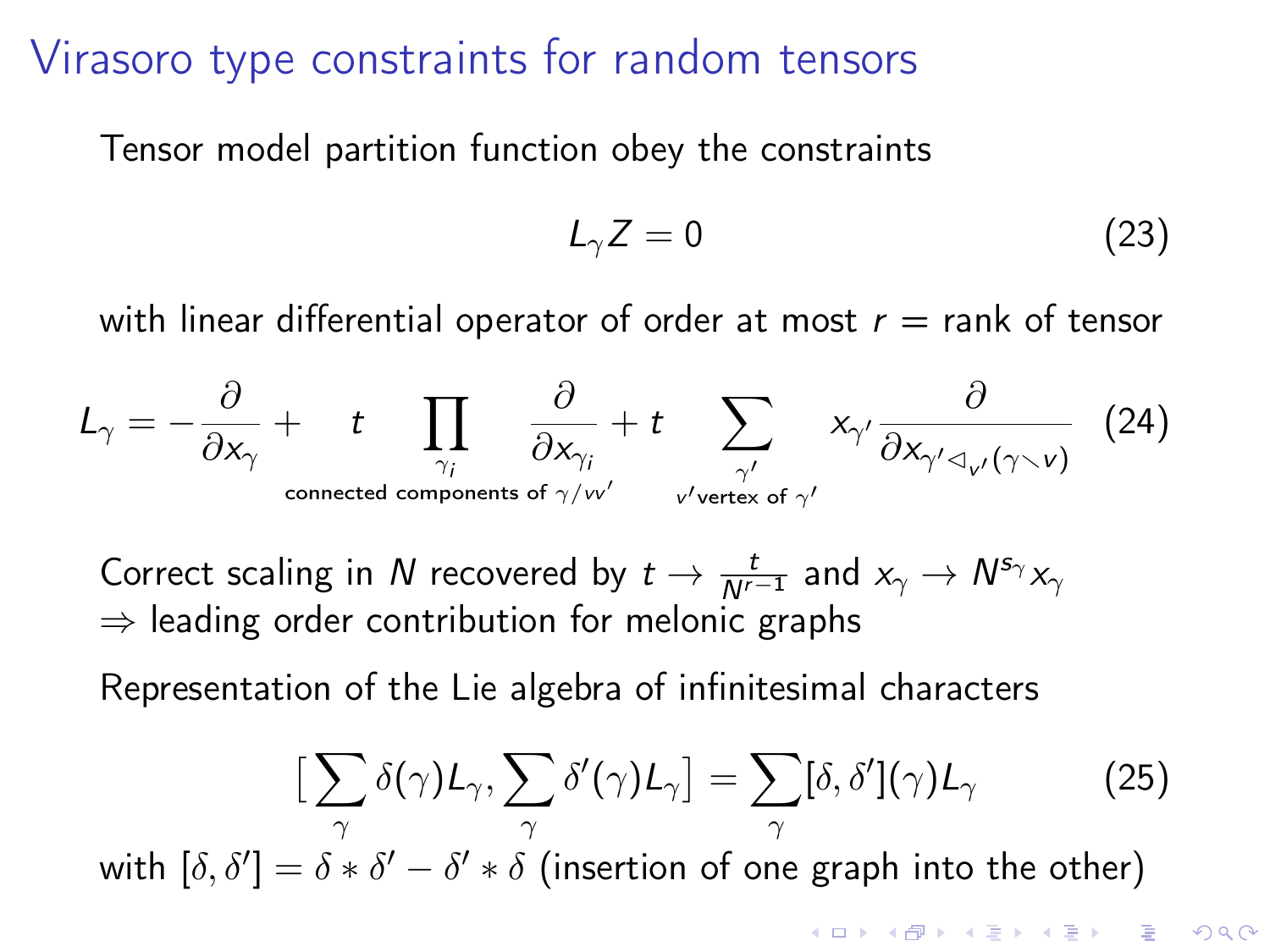### Quantum Airy structures

Quadratic differential operators

$$
L_i = -\hbar \partial_i + \frac{1}{2} A_{ijk} x^j x^k + \hbar B_{ij}^k x^j \partial_k + \frac{\hbar^2}{2} C_i^{jk} \partial_j \partial_k + \hbar D_i \qquad (26)
$$

obeying a Lie Algebra relation

$$
[L_i, L_j] = f_{ij}^{\ \ k} L_k \tag{27}
$$

Theorem (Kontsevich & Soibelman, [arxiv.1701.09137](https://arxiv.org/abs/1701.09137)) There is a unique power series  $S = \sum_{g\geq 1, n\geq 3} S_{g,n} \hbar^g x^n$  (with  $deg(h) = 2deg(x)$  such that

$$
\exp -\frac{S}{\hbar} L_i \exp \frac{S}{\hbar} = 0. \tag{28}
$$

Non linear equation for S to be solved recursively

$$
\partial_i S = \frac{1}{2} A_{ijk} x^j x^k + B_{ij}^k x^j \partial_k S + \frac{1}{2} C_i^{jk} \partial_j S \partial_k S + \frac{\hbar}{2} C_i^{jk} \partial_{jk}^2 S + \hbar D_i \quad (29)
$$
  
starting with  $S = 0 + \frac{1}{6} A_{ijk} x^j x^j x^k + \hbar D_i x^j + \dots$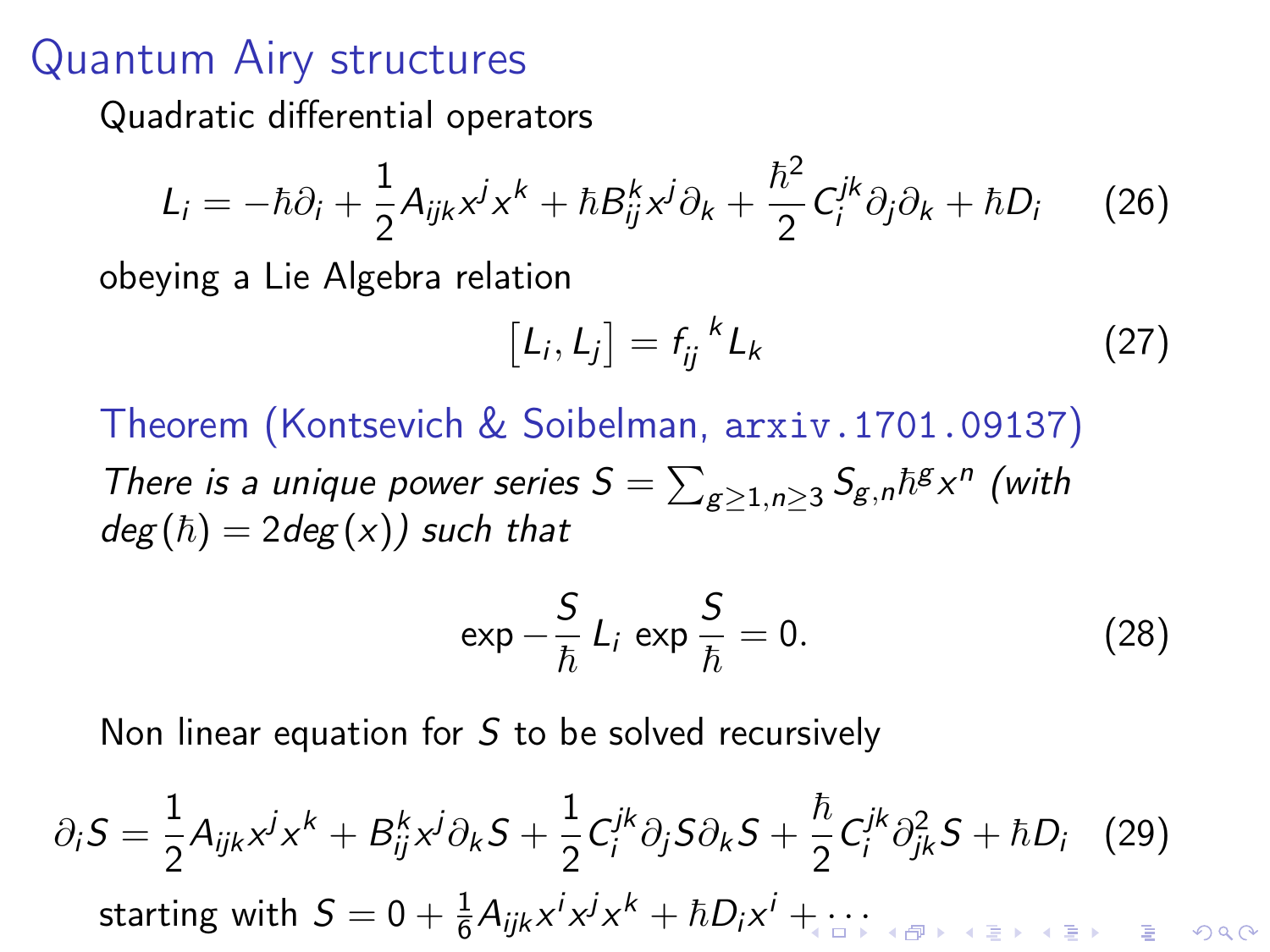### <span id="page-15-0"></span>General Virasoro type constraints

Higher order operators to deal with constraints in tensor models

$$
L_i = \hbar \frac{\partial}{\partial x_i} + t K_i \tag{30}
$$

with differential operators (finite sum or formal power series)

$$
K_i = \sum_n \hbar^n A_{i, i_1 \dots i_n}(x) \frac{\partial^n}{\partial x_{i_1} \cdots \partial x_{i_n}}
$$
(31)

obeying a Lie algebra

$$
[L_i, L_j] = f_{ij}^{\ \ k} L_k \tag{32}
$$

#### Theorem

Given  $S_0$ , there is a power series S (unique up to an additive constant) such that (as formal power series in t)

$$
\exp{-\frac{S}{\hbar} L_i \exp{\frac{S}{\hbar}}} = \partial_i S_0.
$$
 (33)

**KORKA REPARATION ADD**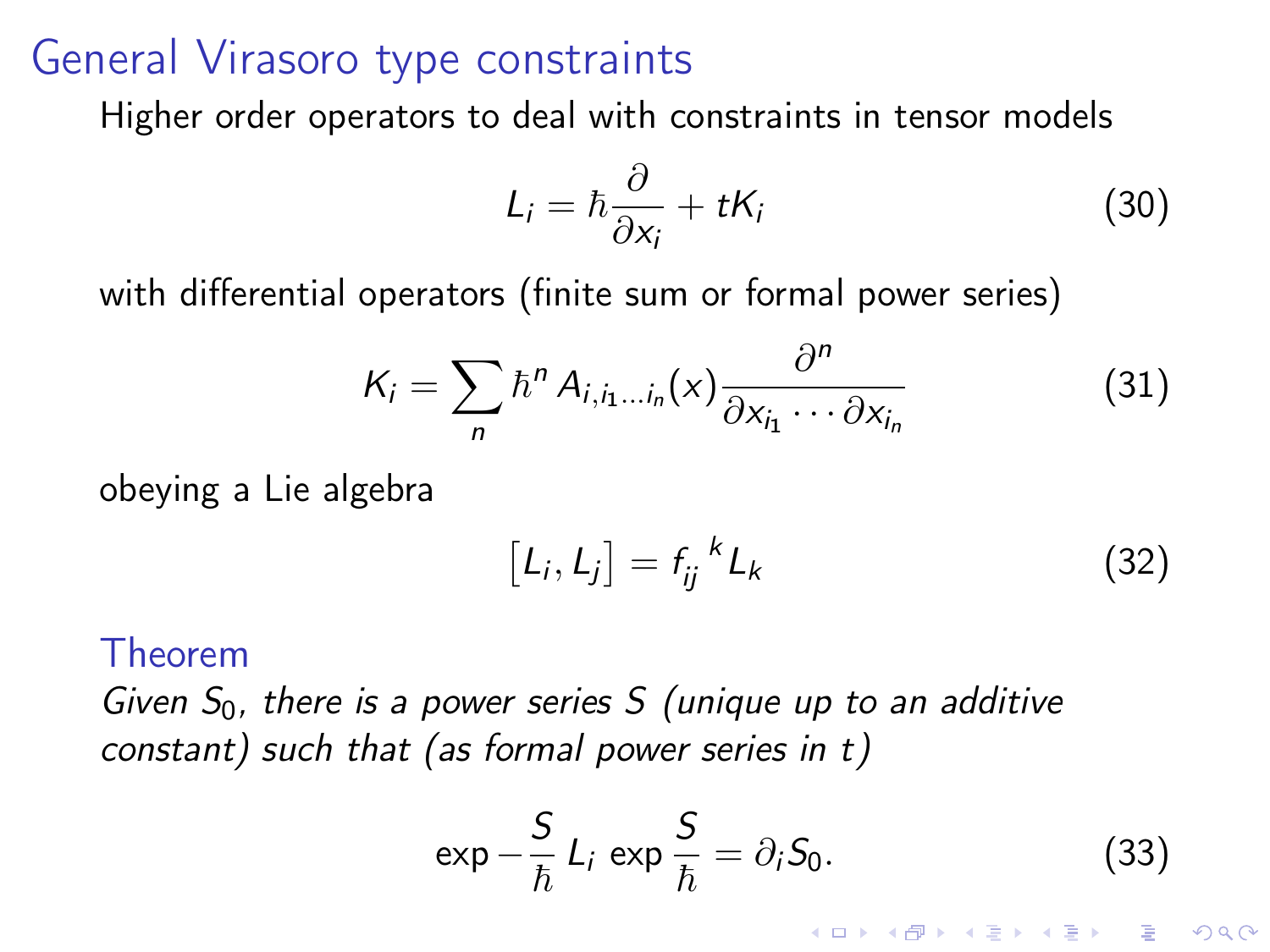#### <span id="page-16-0"></span>Proof in two steps

• Non linear equation for the 1-form  $\Omega_i = \partial_i S$ 

$$
\Omega = \Omega_0 + tX[\Omega] \tag{34}
$$

solved by rooted trees

$$
\Omega = (1 - X)^{-1} [\Omega_0]
$$
\n
$$
= \sum_{\text{T rooted trees}} X^{\text{T}} [\Omega_0]
$$
\n(36)

• Exactness of  $\Omega$  (induction relying on Lie algebra structure)  $\Rightarrow$  existence of S such that  $\Omega_i = \partial_i S$ ,

$$
\partial_i \Omega_j - \partial_j \Omega_i = 0 \quad \Rightarrow \quad S(x) = \int_0^1 ds \, x^i \Omega_i(sx). \tag{37}
$$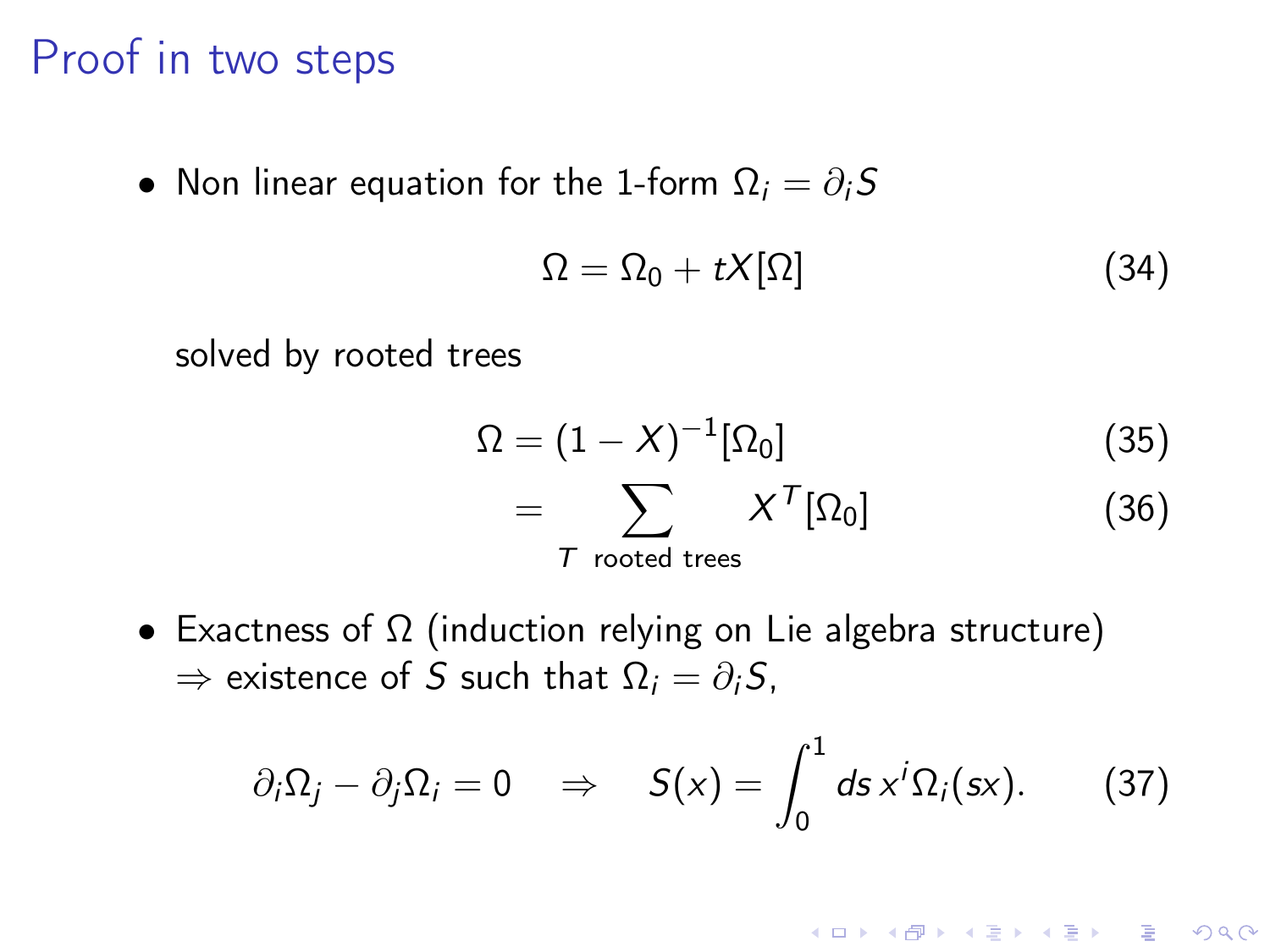# <span id="page-17-0"></span>Graphical expansion

Perturbative solution based on trees with extra structure

- vertices decorated with tensors  $A^{j_1...j_m}_{i_1...i_m}$  $\sum_{i,i_1...i_m}^{j_1...j_m}$  (lower indices incoming contracted with x, upper indices outgoing contracted with  $\delta$ )
- rooted trees oriented from root to "big" leaves (insertion of  $\partial_iS_0$  = starting point of recursion)
- extra "small" incoming leaves at vertices contracted with  $x^{j}$
- "loop"edges oriented from vertices to leaves (derivatives)
- $\bullet\,$  power series  $t^{\# \text{vertices}}$   $\hbar^{\# \text{loops}}$



Associated amplitude :

 $A_{i,j}^k x^j A_k^{lm} A_m^{qp} A_p^{qr} \partial_n \Omega_q A_{r,j}^s \partial_l (\Omega_0)_s$  $A_{i,j}^k x^j A_k^{lm} A_m^{qp} A_p^{qr} \partial_n \Omega_q A_{r,j}^s \partial_l (\Omega_0)_s$  $A_{i,j}^k x^j A_k^{lm} A_m^{qp} A_p^{qr} \partial_n \Omega_q A_{r,j}^s \partial_l (\Omega_0)_s$  $A_{i,j}^k x^j A_k^{lm} A_m^{qp} A_p^{qr} \partial_n \Omega_q A_{r,j}^s \partial_l (\Omega_0)_s$  $A_{i,j}^k x^j A_k^{lm} A_m^{qp} A_p^{qr} \partial_n \Omega_q A_{r,j}^s \partial_l (\Omega_0)_s$  $A_{i,j}^k x^j A_k^{lm} A_m^{qp} A_p^{qr} \partial_n \Omega_q A_{r,j}^s \partial_l (\Omega_0)_s$  (38)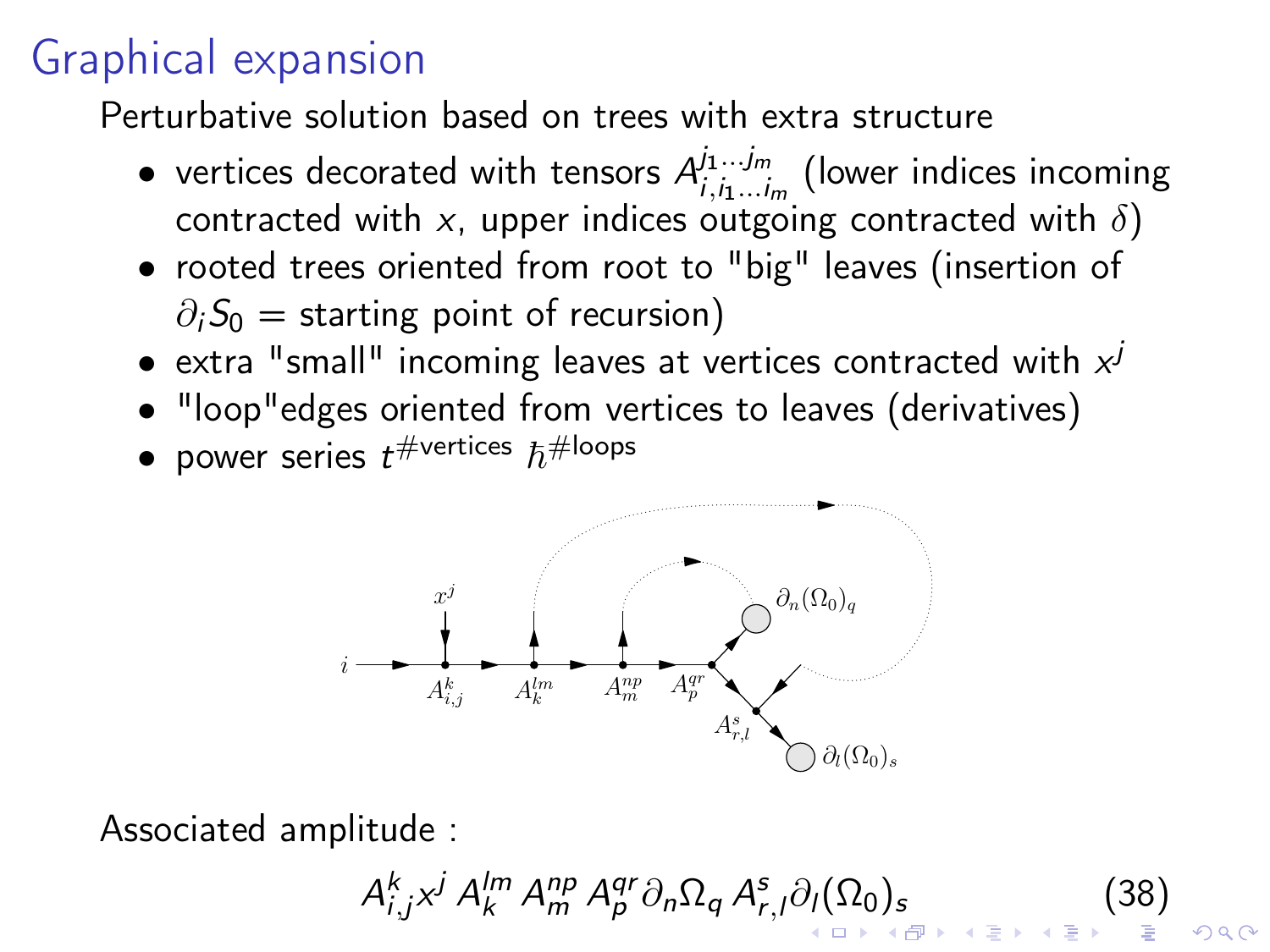## <span id="page-18-0"></span>Hopf algebra structure

Free commutative algebra generated by trees with loops with coproduct defined by admissible cuts on the tree edges followed by contraction of the pruned subtrees into big vertices in the trunk



Describes substitution  $S \to S' \to S''$  in iterated computations

**KORA (FRAGE) A EL VIGO**